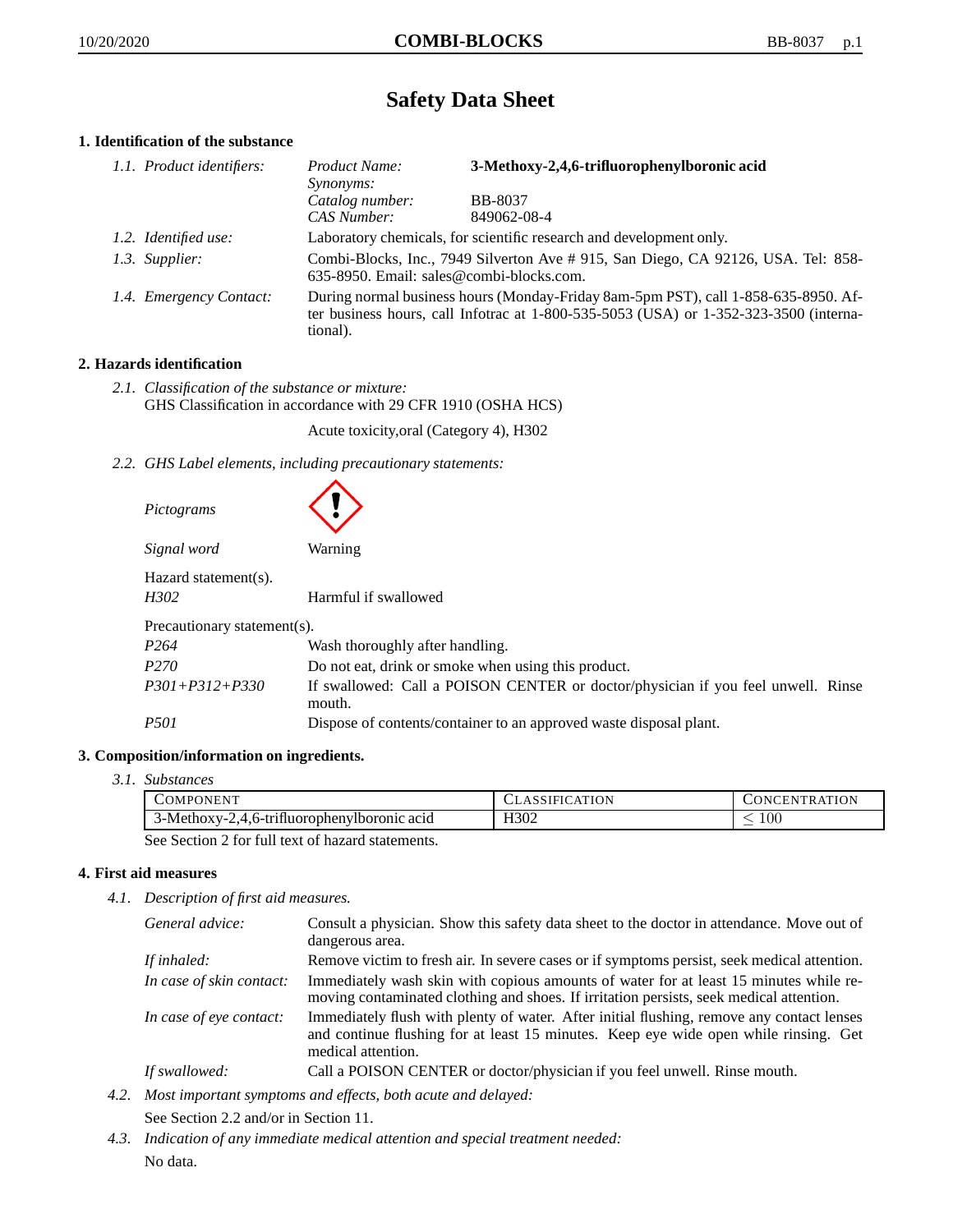- *5.1. Extinguishing media:* Use dry sand, dry chemical or alcohol-resistant foam for extinction.
- *5.2. Special hazards arising from the substance or mixture:* Carbon monoxide, hydrogen fluoride.
- *5.3. Advice for firefighters:* Wear self-contained breathing apparatus for firefighting if necessary.
- *5.4. Further information:* No data available.

# **6. Accidental release measures**

- *6.1. Personal precautions, protective equipment and emergency procedures:* Ensure adequate ventilation. Use personal protective equipment.
- *6.2. Environmental precautions:* Should not be released into the environment. See Section 12 for additional ecological information.
- *6.3. Methods and materials for containment and cleaning up:* Sweep up or vacuum up spillage and collect in suitable container for disposal.
- *6.4. Reference to other sections:* Refer to protective measures listed in Sections 8 and 13.

#### **7. Handling and storage**

- *7.1. Precautions for safe handling:* Avoid contact with skin and eyes. Avoid inhalation of vapour or mist. Keep away from sources of ignition - No smoking. Take measures to prevent the build up of electrostatic charge. For precautions see section 2.2.
- *7.2. Conditions for safe storage, including any incompatibilities:* Store refrigerated. Keep container tightly closed in a dry and well-ventilated place. Containers which are opened must be carefully resealed and kept upright to prevent leakage.
- *7.3. Specific end use(s):* Laboratory chemicals, for scientific research and development only.

## **8. Exposure Controls / Personal protection**

*8.1. Control parameters:*

*Components with workplace control parameters:* Contains no substances with occupational exposure limit values.

*8.2. Exposure controls:*

*Appropriate engineering controls:* Ensure that eyewash stations and safety showers are close to the workstation location. Ensure adequate ventilation, especially in confined areas.

*Personal protective equipment:*

| Eye/face protection:    | Wear appropriate protective eyeglasses or chemical safety goggles as described by OSHA's<br>eye and face protection regulations in 29 CFR 1910.133 or European Standard EN166.                                                                                                                                         |
|-------------------------|------------------------------------------------------------------------------------------------------------------------------------------------------------------------------------------------------------------------------------------------------------------------------------------------------------------------|
| Skin protection:        | Handle with gloves. Gloves must be inspected prior to use. Use proper glove removal<br>technique (without touching glove's outer surface) to avoid skin contact with this product.<br>Dispose of contaminated gloves after use in accordance with applicable laws and good<br>laboratory practices. Wash and dry hands |
| <b>Body Protection:</b> | Complete suit protecting against chemicals, Flame retardant antistatic protective clothing.,<br>The type of protective equipment must be selected according to the concentration and<br>amount of the dangerous substance at the specific workplace.                                                                   |
| Respiratory protection: | No protective equipment is needed under normal use conditions.                                                                                                                                                                                                                                                         |
|                         | Control of environmental exposure: Prevent further leakage or spillage if safe to do so. Do not let product enter<br>drains.                                                                                                                                                                                           |

#### **9. Physical and chemical properties**

*9.1. Information on basic physical and chemical properties*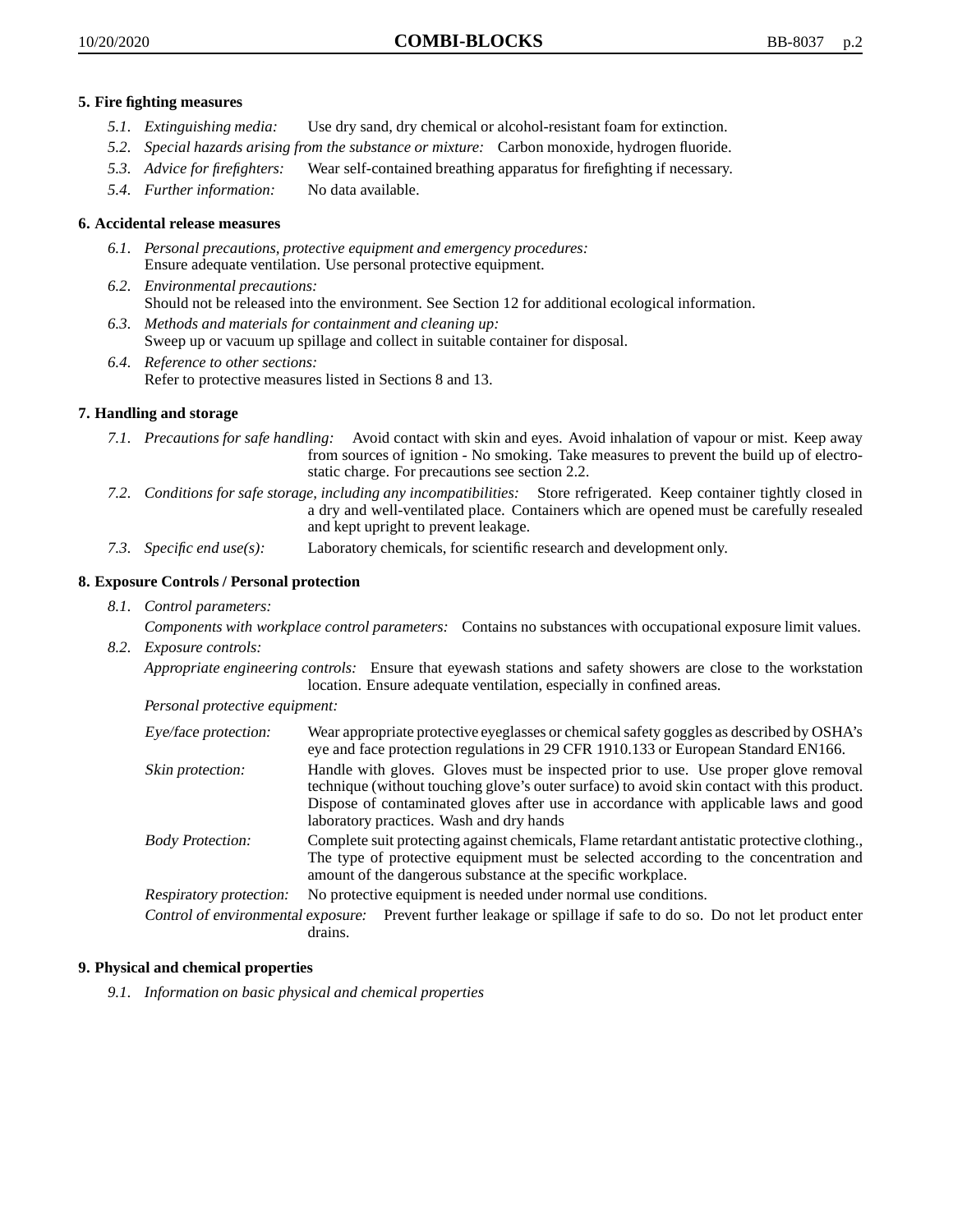| (a)     | Appearance:                                   | Solid          |
|---------|-----------------------------------------------|----------------|
| (b)     | Odour:                                        | No data        |
| (c)     | Odour Threshold:                              | No data        |
| (d)     | pH:                                           | No data        |
| (e)     | Melting point/freezing point:                 | $130 - 140$ °C |
| (f)     | Initial boiling point and boiling range:      | No data        |
| (g)     | Flash point:                                  | No data        |
| (h)     | Evaporatoin rate:                             | No data        |
| (i)     | Flammability (solid, gas):                    | No data        |
| (j)     | Upper/lower flammability or explosive limits: | No data        |
| (k)     | Vapour pressure:                              | No data        |
| (1)     | Vapour density:                               | No data        |
| (m)     | Relative density:                             | No data        |
| (n)     | Water solubility:                             | No data        |
| $\circ$ | Partition coefficient: n-octanol/water:       | No data        |
| (p)     | Auto-ignition:                                | No data        |
| (q)     | Decomposition temperature:                    | No data        |
| (r)     | Viscosity:                                    | No data        |
| (s)     | Explosive properties:                         | No data        |
| (t)     | Oxidizing properties:                         | No data        |
|         |                                               |                |

*9.2. Other safety information:*

| Formula          | $C_7H_6BF_3O_3$ |
|------------------|-----------------|
| Molecular weight | 205.9           |
| CAS Number       | 849062-08-4     |

## **10. Stability and reactivity**

- *10.1. Reactivity* No data
- *10.2. Chemical stability* Stable under recommended storage conditions.
- *10.3. Possibility of hazardous reactions* No data
- *10.4. Conditions to avoid*
- *10.5. Incompatible material* No data.
- *10.6. Hazardous decomposition products:*

Hazardous decomposition products formed under fire conditions: Carbon monoxide, hydrogen fluoride. Other decomposition products: No data In the event of fire: See Section 5.

# **11. Toxicological information**

*11.1 Information on toxicological effects*

| Acute toxicity:                                            | Harmful if swallowed.                                                                                                                           |
|------------------------------------------------------------|-------------------------------------------------------------------------------------------------------------------------------------------------|
| Skin irritation/corrosion:                                 | No data available.                                                                                                                              |
| Eye damage/irritation:                                     | No data available.                                                                                                                              |
| Respiratory or skin sensitization:                         | No data available.                                                                                                                              |
| Germ cell mutagenicity:                                    | No data available.                                                                                                                              |
| Carcinogenicity:                                           | No data available.                                                                                                                              |
| Reproductive toxicity:                                     | No data available.                                                                                                                              |
| Specific target organ system toxicity - single exposure:   | No data available.                                                                                                                              |
| Specific target organ system toxicity - repeated exposure: | No data available.                                                                                                                              |
| Aspiration hazard:                                         | No data available.                                                                                                                              |
| Additional information:                                    | To the best of our knowledge, the chemical, physical and toxicological proper-<br>ties of this substance have not been thoroughly investigated. |

## **12. Ecological information**

| 12.1. Toxicity                      | No data available. |
|-------------------------------------|--------------------|
| 12.2. Persistence and degradability | No data available. |